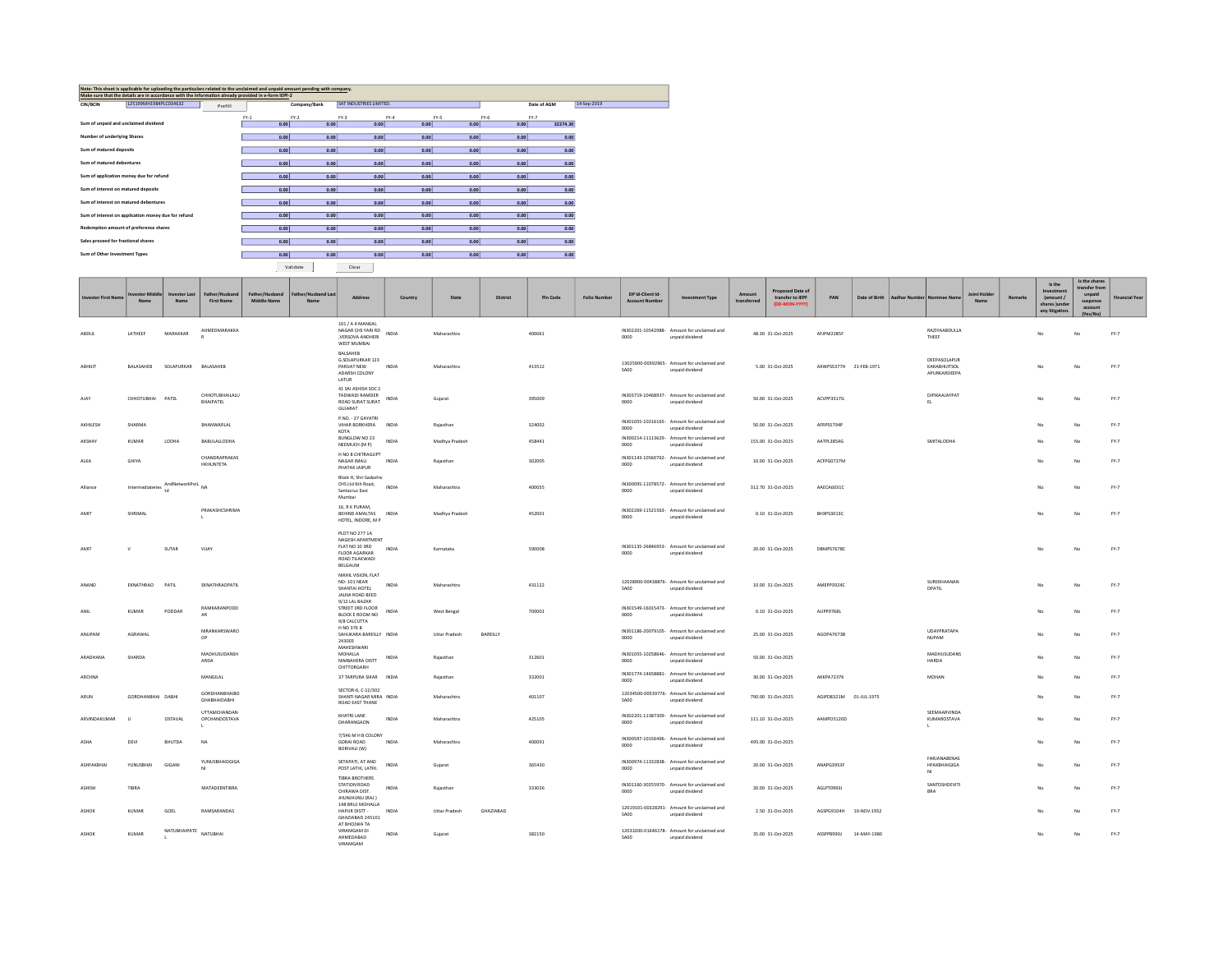|                | KUMAR                   | <b>SHARMA</b> | TARACHANDJIPUJ<br>ARI             | C/O TARACHANDJI<br>PUJARI SHARMA<br>INDIA<br>SHIVBADI MANDIR<br>PO-DIDWANA                                             | Rajasthar                    | 341303 | IN300394-14723226- Amount for unclaimed and<br>0000<br>unpaid dividend        | 60.00 31-Oct-2025   | AXZPS9174R                       | MAYAWATISHA<br><b>RMA</b>                   |     |    | $FY-7$ |
|----------------|-------------------------|---------------|-----------------------------------|------------------------------------------------------------------------------------------------------------------------|------------------------------|--------|-------------------------------------------------------------------------------|---------------------|----------------------------------|---------------------------------------------|-----|----|--------|
| ASHUTOSH       | VUAY                    |               | OMPARKASHVIJAY                    | A-7/20, SECOND<br>FLOOR MIYAWALI<br>NAGAR PEERA GARHI INDIA<br>. SUNDER VIHAR<br>WEST DELHI, DELHI                     | Delhi                        | 110087 | IN300940-10221486- Amount for unclaimed and<br>0000<br>unpaid dividend        | 100.00 31-Oct-2025  | AEJPV2759J                       |                                             | No  | No | $FY-7$ |
| ATUL           | SONTHALIA               |               | BISHWANATHSON<br>THALIA           | 12 SULABH VIHAR<br><b>GAILANA ROAD</b><br>INDIA<br>AGRA 282007                                                         | <b>Uttar Pradesh</b><br>AGRA |        | 13041400-00943841- Amount for unclaimed and<br>unpaid dividend<br>SA00        | 20.60 31-Oct-2025   | AEOPS8214E 08-FEB-1973           | DOLLYSONTHALI                               | No  | No | $FY-7$ |
| AVTARSINGE     | BISHANSING              | SOKH          | BISHANSINGHTAH<br>ELSINGHSOKHI    | 103 DAPODI PUNE<br>INDIA                                                                                               | Maharashtra                  | 411012 | 12034600-00245974- Amount for unclaimed and<br>SA00<br>unpaid dividend        | 60.00 31-Oct-2025   | ACHPS8831Q<br>26-APR-1944        | SUSHILKAURAS<br>OKHI                        |     | No | $FY-7$ |
| BAJRANG        | LAL                     | AGRAWAL       | SATYAPALAGRAW<br>$\Delta$         | KARRALA ROAD<br>KASHYAP COLONY<br>INDIA<br><b>BILASPUR</b>                                                             | Chhattisgarh                 | 495001 | 16010100-00094772- Amount for unclaimed and<br>SA00<br>unpaid dividend        | 1000.00 31-Oct-2025 | ADYPA3853C                       |                                             |     | No | $FY-7$ |
| BASANT         | SACHDEV                 |               | SHRIBHISMRAJSAC<br>HDEV           | I - INDER BHAWAN,<br>GURUNANAK<br>INDIA<br>SCHOOL ROAD, KOTA                                                           | Rajasthan                    | 324002 | IN301055-10031531- Amount for unclaimed and<br>0000<br>unpaid dividend        | 240.00 31-Oct-2025  | ADDPS8679R                       | NEERAJSACHDE                                | No  | No | $FY-7$ |
|                |                         |               |                                   | JN.<br>COMPU                                                                                                           |                              |        |                                                                               |                     |                                  |                                             |     |    |        |
| RFFNA          | MUKESHKUMAR JAIN        |               | MUKESHKUMARJA                     | PRINT.VISHWANATH<br>BHAVAN NO.-1,OPP<br>POLICE STATION, NR INDIA<br>NATIONL<br>HIGHWAY IOGESHAR                        | Maharashtra                  | 400060 | 12033000-00071273- Amount for unclaimed and<br>SA00<br>unpaid dividend        | 50.00 31-Oct-2025   | ADIPJ4777C 23-SEP-1975           | MUKESHKUMAR<br>MITTHALALIAIN                | No  | No | $FY-7$ |
| BHAGWAN        | DAS                     | KHATRI        | NA                                | I-E MUMBAI<br>26 HALA MANDIR<br>INDIA                                                                                  | Raiasthan                    | 305901 | 12017701-00206008- Amount for unclaimed and                                   | 122.10 31-Oct-2025  |                                  |                                             |     | No | $FY-7$ |
| BHAVANABEN     | GANPATRAM               | AKHANI        | GANPATRAMAKHA                     | ROAD REAWAR<br><b>BAZAR PATDI</b><br>INDIA                                                                             | Guiarat                      | 382765 | SA00<br>unpaid dividend<br>12032100-00019392- Amount for unclaimed and        | 30.00 31-Oct-2025   | AGOPA0777L 01-JUN-1977           |                                             |     | No | $PY-7$ |
|                |                         |               |                                   | VILL CHOUPENYA PO<br>KULIARA PS                                                                                        |                              |        | SA00<br>unpaid dividend                                                       |                     |                                  |                                             |     |    |        |
| <b>BIVAS</b>   | KUMAR                   | MAHAPATRA     | <b>NA</b>                         | KHARAGPUR<br><b>INDIA</b><br>KHARAGPUR<br>KHARAGPUR                                                                    | West Bengal                  | 721149 | 12013300-01376331- Amount for unclaimed and<br>unpaid dividend<br><b>SA00</b> | 0.20 31-Oct-2025    |                                  |                                             |     | No | $FY-7$ |
| Chandresh      | Rainikant               | Inshi         | RainikantJoshi                    | C 22/301, Sector 6,<br>Shantinagar Mira<br>INDIA<br>Thane, Mumbai                                                      | Maharashtra                  | 401107 | IN302871-20353905- Amount for unclaimed and<br>unpaid dividend<br>0000        | 320.40 31-Oct-2025  | ADRPI1232R                       |                                             |     | No | $PY-7$ |
| CHETAN         | KHERAJ                  | DEDHIA        | NA                                | 17 ISCCHAYA N S<br>ROAD MULUND<br><b>INDIA</b><br>WEST MUMBAL                                                          | Maharashtra                  | 400080 | IN300513-21821237- Amount for unclaimed and<br>0000<br>unpaid dividend        | 1600.00 31-Oct-2025 |                                  |                                             |     | No | $FY-7$ |
| CHOKA          | LAL                     | MEENA         | SHMANJIMEENA                      | A-195, ZINC COLONY<br>DIST-BHILWARA<br>INDIA<br>HURDA, PO-HURDA                                                        | Rajasthan                    | 311022 | 12024700-00025780- Amount for unclaimed and<br>SA00<br>unpaid dividend        | 0.50 31-Oct-2025    | ABOPM9298B 02-SEP-1963           | KAMALAMEENA                                 |     | No | $FY-7$ |
| DHAVAL         | NILESH                  | SHAH          | NILESHDSHAH                       | BHILWARA<br>50 KAILINAGAR<br>RATLAM RATLAM<br>INDIA                                                                    | Madhya Pradesh               | 457001 | IN300513-14924795- Amount for unclaimed and<br>$0000 -$<br>unpaid dividend    | 4.00 31-Oct-2025    | AYSPS9078A                       | <b>JIGNADHAVALS</b><br>HAH                  |     | No | $FY-7$ |
| DHRUVAL        | D                       | BHATT         | <b>NA</b>                         | MADHYA PRADESH<br>3/314 CITY VIEW<br>CHS., OVARIPADA, INDIA                                                            | Maharashtra                  | 400068 | IN300829-11595457- Amount for unclaimed and                                   | 13.20 31-Oct-2025   | AAFHD6000C                       |                                             |     | No | $FY-7$ |
|                |                         |               |                                   | DAHISAR E. MUMBAI.<br>17. SHANKAR                                                                                      |                              |        | 0000<br>unpaid dividend                                                       |                     |                                  |                                             |     |    |        |
| DIGANT         | HANSRAJ                 | PATEL         | <b>HANSRAJ</b>                    | CHHAYA, M. G.<br>ROAD, GHATKOPAR INDIA<br>(E) MUMBAI                                                                   | Maharashtra                  | 400077 | 12045200-00037861- Amount for unclaimed and<br><b>SA00</b><br>unpaid dividend | 10.00 31-Oct-2025   | AYKPP5114C 20-OCT-1983           | VIPULHANSHRAJ<br>PATEL                      | No  | No | $FY-7$ |
| DINESH         | Ġ                       | SETHIYA       | GHEESULALSETHIY                   | 106, 1ST FLOOR,<br>DIAMOND PARK<br>SARDAR CHOK, MINI INDIA<br><b>BAZAR VARACHHA</b><br>ROAD SURAT                      | Gujarat                      | 395006 | 12028900-00508206- Amount for unclaimed and<br>SA00<br>unpaid dividend        | 106.80 31-Oct-2025  | AHLPS0058E<br>01-JAN-1976        | VANDANADINES<br>HSETHIYA                    |     |    | $FY-7$ |
|                | SHARMA                  |               | GHISALALSHARMA                    | MEENOKA MOHALLA<br>WARD NO 19<br>INDIA<br>CHOMU JAIPUR                                                                 | Rajasthar                    | 303702 | 12033200-02505631- Amount for unclaimed and<br>SA00<br>unpaid dividend        | 63.90 31-Oct-2025   | <b>BKOPS2980P</b><br>08-NOV-1974 |                                             |     | No | $FY-7$ |
|                | DINESHKUMAR<br>$\Delta$ | PATEL         | AMRATI ALKALIDA<br>SPATEL         | ABHILASHA SOCIETY, INDIA<br>DEESA                                                                                      | Gujarat                      | 385535 | IN302269-11158776- Amount for unclaimed and<br>unpaid dividend<br>0000        | 27.50 31-Oct-2025   | ANGPP0567                        | <b>ALKARENDINES</b><br>HBHAIPATEL           |     |    | $FY-7$ |
| GAJENDRA       | INAN                    |               | PRAHALADI ALINA<br>MI             | S/O PRAHLAD LAL 24<br>CHOTI MAHESHWARI<br>KI SEHRI UDAIPUR<br>INDIA<br><b>UDAIPUR SHASTRI</b><br><b>CIRCLE UDAIPUR</b> | Rajasthar                    | 313001 | 13017600-00043786- Amount for unclaimed and<br>SA00<br>unpaid dividend        | 300.00 31-Oct-2025  | AATPI9188E<br>03-JAN-1968        | PRAHLADLALIN<br>ANI                         |     |    | $FY-7$ |
| GAJRAJ         | ACHARYA                 |               | MURLIDHARACHA<br>RYA              | SURAJ COLONY,<br>BEHIND SABJI<br>MANDI, VIJAYNAGAR INDIA<br>ROAD, BEAWAR                                               | Rajasthar                    | 305901 | 12012101-00248934- Amount for unclaimed and<br>SA00<br>unpaid dividend        | 200.00 31-Oct-2025  | AIEPA2788D<br>20-OCT-1971        | SUMITRAACHAR<br>YA                          | No  | No | $FY-7$ |
| GHANSHYAM      | BATE                    |               | KEURBATE                          | VASTU ANAND<br>BLDG.NO.3/701<br>PARSIK NAGAR, OLD<br>INDIA<br>MUMBAI-PUNE<br>ROAD KALVA (W)<br>DIST.THANE              | Maharashtra                  | 400605 | IN300183-11855243- Amount for unclaimed and<br>0000<br>unpaid dividend        | 2.50 31-Oct-2025    | AEQPB1135H                       | SHYAMALGBATE                                | No. | No | $PY-7$ |
| <b>GHISA</b>   | LAL                     | <b>SHARMA</b> | LTLADURAMJISHA<br>RMA             | C/O SHARMA FANCY<br>STORE CHOPAR<br>INDIA<br>RAZAR CHOMIL                                                              | Rajasthan                    | 303702 | 12017701-00008339- Amount for unclaimed and<br>SA00<br>unpaid dividend        | 35.00 31-Oct-2025   | 08-MAR-1930<br>ALZPS6286N        | <b>SHANTIDEVISHA</b><br>RMA                 |     |    | $FY-7$ |
| <b>GIRDHAR</b> | LAL                     | SHARMA        | <b>SUKHDEVSHARMA</b>              | VP MAULASAR TEL:<br>INDIA<br>DIDWANA, DIST -<br>NAGOUR MAULASAR                                                        | Rajasthan                    | 341506 | 12028900-00583071- Amount for unclaimed and<br>SA00<br>unpaid dividend        | 90.00 31-Oct-2025   | <b>BJNPS7464R</b><br>15-JUN-1958 |                                             |     | No | $FY-7$ |
| GOURI          | SHANKAR                 | KABRA         | <b>JHOOMARMALKA</b><br><b>BRA</b> | SHASHPURA VPO<br>INDIA<br>DHODH SIKAR                                                                                  | Rajasthar                    | 332001 | IN301774-15919073- Amount for unclaimed and<br>0000<br>unpaid dividend        | 10.00 31-Oct-2025   | ACXPK9671L                       |                                             |     | No | $FY-7$ |
| GYAN           | SINGH                   | PARMAR        | KUNVARAIFF                        | H.NO. 123,<br>PALAKHEDEE, TEH.<br>INDIA<br>ICHHAVAR, DIST.                                                             | Madhya Pradesh               | 466115 | IN301983-10432085- Amount for unclaimed and<br>0000<br>unpaid dividend        | 55.00 31-Oct-2025   | ALIRPPS629D                      |                                             |     | No | $FY-7$ |
| HARISH         | MEHATA                  |               | <b>NA</b>                         | SEHORE (M.P.)<br>2-M T T PUR ROAD<br>INDIA<br><b>BHILWARA</b>                                                          | Rajasthan                    | 311001 | 12034600-00130941- Amount for unclaimed and<br><b>SA00</b><br>unpaid dividend | 0.10 31-Oct-2025    |                                  |                                             |     | No | $FY-7$ |
| <b>HEENA</b>   | BIMALBHAI               | DOSHI         | BIMALBHAIDOSHI                    | M-22/206,<br>VIDYANAGAR NR<br>HIMMATLAL PARK-2. INDIA<br>132 FEET RING ROAD<br>AHMEDABAD                               | Guiarat                      | 380015 | 12010900-00351067- Amount for unclaimed and<br>SA00<br>unpaid dividend        | 919.40 31-Oct-2025  | AINPD8263E 12-MAY-1970           | DOSHISHARDAB<br>BIMALPDOSHI<br>ENPRAVINBHAI | No  | No | $FY-7$ |
| <b>HEM</b>     | LATA                    | JAIN          | DANMALIAIN                        | 182 GANESH NAGAR,<br>RANGABADI, TEHSIL -<br>INDIA<br>LADPURA, DIST-<br>KOTA, KOTA                                      | Rajasthan                    | 324007 | 12034600-00043124- Amount for unclaimed and<br>SA00<br>unpaid dividend        | 5.00 31-Oct-2025    | 15-OCT-1975<br>AEYPJ9664B        |                                             |     | No | $FY-7$ |
| HEMA           | MOONA1                  |               | SANDEEPMOONAT                     | 97 RAJSAVA COLONY<br>INDIA<br>RATLAM                                                                                   | Madhya Pradesh               | 457001 | 12020600-00709776- Amount for unclaimed and<br>SA00<br>unpaid dividend        | 27.80 31-Oct-2025   | AHZPM5268N 30-SEP-1973           | SANDEEPMOON<br>AT                           |     | No | $FY-7$ |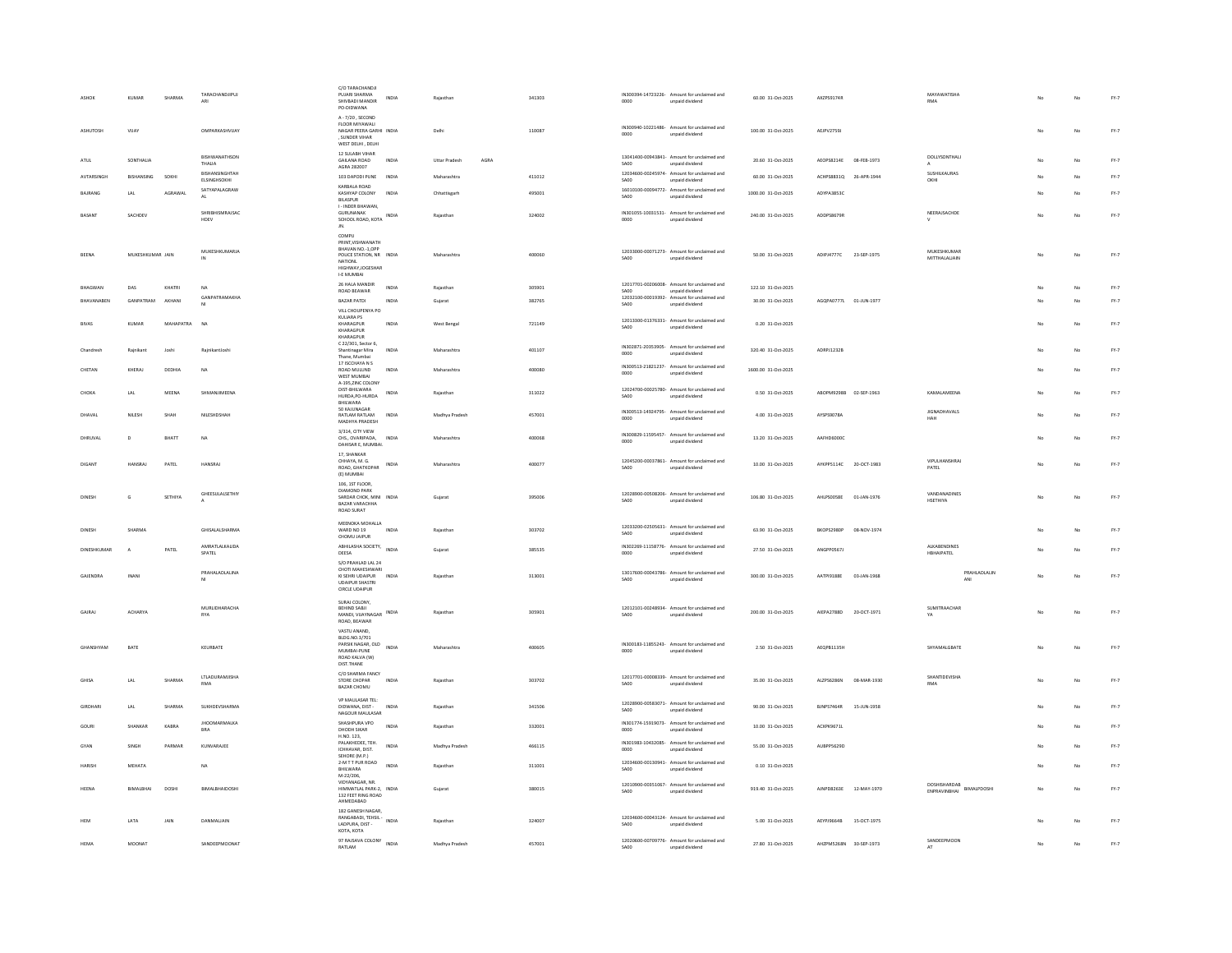| <b>HIMANSHU</b>   | KANUBHAI           | SHAH              | KANUBHAICSHAH                  | C/201, PRERNA TIRTH<br>FLATES,<br>NR.CHHINDIYA<br>DARWAJA, PATAN,<br>PATAN                                         | <b>INDIA</b> | Guiarat                  | 384265 | SA00        | 12030000-00322433- Amount for unclaimed and<br>unpaid dividend | 0.10 31-Oct-2025   | AUIPS1207K 12-DEC-1976 |                        | HETALHIMANSH<br>USHAH                        | No        | No | $FY-7$ |
|-------------------|--------------------|-------------------|--------------------------------|--------------------------------------------------------------------------------------------------------------------|--------------|--------------------------|--------|-------------|----------------------------------------------------------------|--------------------|------------------------|------------------------|----------------------------------------------|-----------|----|--------|
| HITESHKUMAR       | CHANDULAL          | SONI              | CHANDULALSONI                  | M/S CHANDULAL<br>JEWELLERS KAROLIA<br>POLE, SUDARSUN<br><b>BUILDING SADHNA</b><br>TALKIES LANE<br>RARODA           | INDIA        | Gujarat                  | 390001 | SA00        | 13016700-00103083- Amount for unclaimed and<br>unpaid dividend | 70.00 31-Oct-2025  | AFYPS0601J             | 07-OCT-1961            | ALKABENHITESH<br>KUMARSONI                   | No        | No | $FY-7$ |
| $17H\Delta R$     | AHMED              | KHAN              | <b>IQBALHUSSAINKH</b><br>AN    | C-130, B.D.A.<br>COLONY, KOH-E-FIZA, INDIA<br>BHOPAL (M.P.)                                                        |              | Madhya Pradesh           | 462001 | 0000        | IN301983-10079870- Amount for unclaimed and<br>unpaid dividend | 20.00 31-Oct-2025  | ARVPK2567N             |                        |                                              | No        | No | $FY-7$ |
| <b>JASWANT</b>    | SINGH              | SETHIA            | LATERAWATMALS<br><b>FTHIA</b>  | MANJUSHRI, 5/13,<br>2ND FLOOR<br>VIJAYANAGAR, 12TH INDIA<br>MAIN ROAD<br><b>BANGALORE</b><br>C/3, H-WING, FLAT     |              | Karnataka                | 560040 | 0000        | IN302148-10328578- Amount for unclaimed and<br>unpaid dividend | 0.10 31-Oct-2025   | AHLPS3356B             |                        |                                              | No        | No | $FY-7$ |
| <b>JAYANTILAI</b> | KAPURCHAND SHAH    |                   | KAPURCHANDMSH<br>AH            | NO-81 MAHAVIR<br>NAGAR, SHANKER<br>LANE KANDIVALI -<br>WEST MUMBAL<br>MAHARASHTRA                                  | INDIA        | Maharashtra              | 400067 | 0000        | IN303735-10001526- Amount for unclaimed and<br>unpaid dividend | 5.00 31-Oct-2025   | BGIPS2255N             |                        | NEENAKIRTISHA SHAHGAURAVKI<br>RTI            | No        | No | $FY-7$ |
|                   | KIRITRHAI          | SHAH              | KIRITRHAISHAH                  | 59/702, CHITRAKUT<br>APARTMENT SOLA INDIA<br>ROAD AHMEDABAD.<br>A 119 KAILASH                                      |              | Gujarat                  | 380063 | 0000        | IN300159-10412389- Amount for unclaimed and<br>unpaid dividend | 0.10 31-Oct-2025   | AWAPS2834C             |                        | <b>AVANIKIRITRHAI</b><br>SHAH                | <b>No</b> | No | $FY-7$ |
| KAMLESH           | NATHULAL           | MEWADA            | NATHULALKUBER<br>MEWADA        | APARTMENT,<br>S.V.ROAD, NAVGHAR<br>CROSS ROAD.<br><b>BHAYANDAR EAST</b><br>THANE<br>I, INDER BHAWAN,               | INDIA        | Maharashtra              | 401105 | SA00        | 12034600-00384571- Amount for unclaimed and<br>unpaid dividend | 15.00 31-Oct-2025  |                        | AOTPM2504A 12-JUL-1983 | RIMPALKAMLES<br><b>HMEWADA</b>               |           |    | $FY-7$ |
| KAMLESH           | SACHDEV            |                   | BASANTSACHDEV                  | <b>GURUNANAK</b><br>SCHOOL ROAD, KOTA INDIA                                                                        |              | Rajasthan                | 324002 | 0000        | IN301055-10031558- Amount for unclaimed and<br>unpaid dividend | 50.00 31-Oct-2025  | ADUPS1600E             |                        | NIRAJSACHDEV                                 | No        | No | $FY-7$ |
| KANTA             | ASHOK              | PRAHLADKA         | ΔΝΗΟΚΟΡΒΑΗΙ ΑΟ<br>KA           | H2/13, SUNDER<br>SANGAM CHS<br>SUNDER NAGAR S. V. INDIA<br>ROAD, MALAD (EAST)<br>MUMBAI                            |              | Maharashtra              | 400064 | 0000        | IN301604-10124627- Amount for unclaimed and<br>unpaid dividend | 65.20 31-Oct-2025  | AGLPP1533G             |                        |                                              |           | No | $FY-7$ |
| KATARIA           | JAYPRAKASH         |                   | KATARIALAXMIDA<br>SB           | DHRUVI, JALDEEP<br>DHRUVI, JALLANDI<br>PARK, LIMBUDI WADI<br>Alimani<br>ROAD, KALAWAD<br>ROAD, RAJKOT.             |              | Gujarat                  | 360005 | 0000        | IN300974-10423657- Amount for unclaimed and<br>unpaid dividend | 5.00 31-Oct-2025   | AIDPK3332L             |                        |                                              |           | No | $FY-7$ |
| KESHAVBHAI        | MANGALDAS          | PRAJAPATI         | MANGALDASPRAJ<br><b>APATI</b>  | 110, J.K.P.NAGAR<br>SOCIETY, KATARGAM<br>SINGANPOR ROAD<br>SURAT.                                                  | INDIA        | Gujarat                  | 395004 | 0000        | IN300425-10110430- Amount for unclaimed and<br>unpaid dividend | 10.00 31-Oct-2025  | AGAPP0197K             |                        | <b>RAKESHRHAIKES</b><br>HAVBHAIPRAJA<br>PATI | No        | No | $FY-7$ |
| KHOWAJA           | MOHD               | SUHAIL            | LATEKHOWAJAAFT<br>ARAHMAD      | 4 / 80, KABIR<br>COLONY JAMALPUR<br>ANOOP SHAHAR<br>ROAD ALIGARH<br>202002                                         | INDIA        | Uttar Pradesh<br>ALIGARH |        | 0000        | IN301209-10094418- Amount for unclaimed and<br>unpaid dividend | 30.00 31-Oct-2025  | AXAPS2472H             |                        | GHIZALAKHOW<br><b>AJANRN</b>                 |           |    | $FY-7$ |
| KHUSHROO          | HOSHANG            | ANTIA             | HOSHANGHORMU<br>SJIANTIA       | C-24. CUSROW BAUG.<br>COLABA CAUSEWAY, INDIA<br>MUMBAI MUMBAI                                                      |              | Maharashtra              | 400039 | SA00        | 12012600-00016052- Amount for unclaimed and<br>unpaid dividend | 25.00 31-Oct-2025  |                        | AGVPA0632K 14-MAR-1980 | HOSHANGHOP<br>MUSJIANTIA                     |           | No | $FY-7$ |
| KINJAL            | $\mathbf{N}$       | RADIA             | NIRANJANCHATRA<br>BHUJRADIA    | $32 - 168$<br>NAVADURGA<br>MANDEER PACHHAL. INDIA<br>AT-PORBANDAR,<br>PORBANDAR                                    |              | Guiarat                  | 360575 | SA00        | 12038200-00097153- Amount for unclaimed and<br>unpaid dividend | 40.00 31-Oct-2025  | ANBPR5542E 09-DEC-1984 |                        | RAJESHCTHAKR<br>AR                           | No        | No | $FY-7$ |
| LALBAHADUR        | SHIVANANDAN YADAV  |                   | SHIVANANDAN                    | 112.<br>RAMESHWARDHAM<br>B' BLDG, 'D' WING<br>SAIBABA NAGAR.<br>NAVGHAR CROSS RD,<br><b>BHAYANDER (E</b><br>MUMBAI | <b>INDIA</b> | Maharashtra              | 400105 | SA00        | 12020000-00109529- Amount for unclaimed and<br>unnaid dividend | 10.00 31-Oct-2025  | ABHPY0783E 05-JUN-1970 |                        |                                              | No.       | No | $FY-7$ |
| LALIT             | BALKRISHNA         | YEOLE             | BALKRISHNAVASA<br>NTYEOLE      | 564, VANI GALLI<br>PARISAR GRAM /<br>TEHSIL<br>DHARANGAON DIST<br><b>JALGAON</b>                                   | INDIA        | Maharashtra              | 425105 | 0000        | IN302201-11215830- Amount for unclaimed and<br>unpaid dividend | 17.90 31-Oct-2025  | ABVPY5620J             |                        | DINESHBALKRUS<br>HNAYEOLE                    | No        | No | $FY-7$ |
| LALITA            | SUNILKUMARJI DHOOT |                   | SUNILKUMARJIDH<br>OOT          | SHYAM DALL MILL<br>MIDC LATUR                                                                                      | INDIA        | Maharashtra              | 413512 | SAOD        | 12024700-00220478- Amount for unclaimed and<br>unpaid dividend | 10.00 31-Oct-2025  | AEIPD1701K             | 26-OCT-1975            |                                              |           | No | $FY-7$ |
| <b>MADHL</b>      | <b>JADON</b>       |                   | GYANENDRASING<br><b>HJADON</b> | M-4, RADIO COLONY<br>INDORE                                                                                        | INDIA        | Madhya Pradesh           | 452001 | <b>SA00</b> | 12026200-00065475- Amount for unclaimed and<br>unpaid dividend | 50.00 31-Oct-2025  | ADIPI28521             | 01-JAN-1961            | GAJENDRASING<br>HJADON                       |           | No | $FY-7$ |
| MAHESH            | KUMAR              | KHATRI            | MOHANDASKHAT<br>R1             | NORTH NEHRLI<br>NAGAR GALI NO 10 INDIA<br>BEAWAR<br>86 AADAK BAS                                                   |              | Rajasthar                | 305901 | SA00        | 12033200-04143981- Amount for unclaimed and<br>unpaid dividend | 812.60 31-Oct-2025 | ACHPK7687G             | 14-JUN-1971            | SANGITAMAHES<br>HKHATRI                      |           | No | FY-7   |
| MANGILAL          |                    |                   | RAMDAYAL                       | WARD NO.1 TEH.<br>DIDWANA DIST-<br>NAGAUR<br>CO SUDHAR NAGAR                                                       | INDIA        | Rajasthan                | 341303 | 0000        | IN302700-20066194- Amount for unclaimed and<br>unpaid dividend | 5.00 31-Oct-2025   | BGQPS9281J             |                        |                                              |           | No | $FY-7$ |
| MANISH            | NAGAR              |                   | SUBHASHNAGAR                   | 7 D 6 M N EXTN<br>SUBHASH CIRCLE<br>KOTA RAJASTHAN                                                                 | INDIA        | Rajasthar                | 324007 | 0000        | IN302679-30076649- Amount for unclaimed and<br>unpaid dividend | 75.00 31-Oct-2025  |                        |                        |                                              |           | No | $FY-7$ |
| MANJU             | YOGENDRAKUM GUPTA  |                   | <b>NA</b>                      | 19, SAMARPAN<br><b>BUNGLOWS</b><br>BODAKDEV<br>$C - 328$ L.B                                                       | INDIA        | Gujarat                  | 380054 | 0000        | IN302201-10830506- Amount for unclaimed and<br>unpaid dividend | 29.20 31-Oct-2025  |                        |                        |                                              |           | No | $FY-7$ |
| MEENA             | DEVI               | AGRAWAL           | SAJJANKUMAR                    | APARTMENT RING<br>ROAD SURAT                                                                                       | INDIA        | Guiarat                  | 395002 | 0000        | IN302599-10086214- Amount for unclaimed and<br>unpaid dividend | 40.00 31-Oct-2025  | AAKPA8106B             |                        |                                              |           | No | $PY-7$ |
| MOHAMMED          | SAFI               | <b>RANGREL</b>    | DEENMOHAMMED<br>RANGREJ        | HAMEED COLONY<br>SAIT ROAD DIDWANA INDIA<br>NAGAUR NAGAUR                                                          |              | Raiasthar                | 341303 | <b>SA00</b> | 12017701-00587851- Amount for unclaimed and<br>unpaid dividend | 10.00 31-Oct-2025  | <b>AAIPR9405R</b>      | 27-JUL-1964            | MUMTAIRANA                                   |           | No | FY-7   |
| MOHD              | HAROON             | MOHDJUMAIKH<br>AN | <b>NA</b>                      | ROOM NO 70 8 10<br>BHARTIYA KAMLA<br>NAGAR SALT PAIN INDIA<br>ANTOP HILL WADALA<br><b>FAST MUMRAL</b>              |              | Maharashtra              | 400037 | <b>SA00</b> | 13041400-05951875- Amount for unclaimed and<br>unpaid dividend | 355.00 31-Oct-2025 |                        |                        |                                              | No.       | No | $FY-7$ |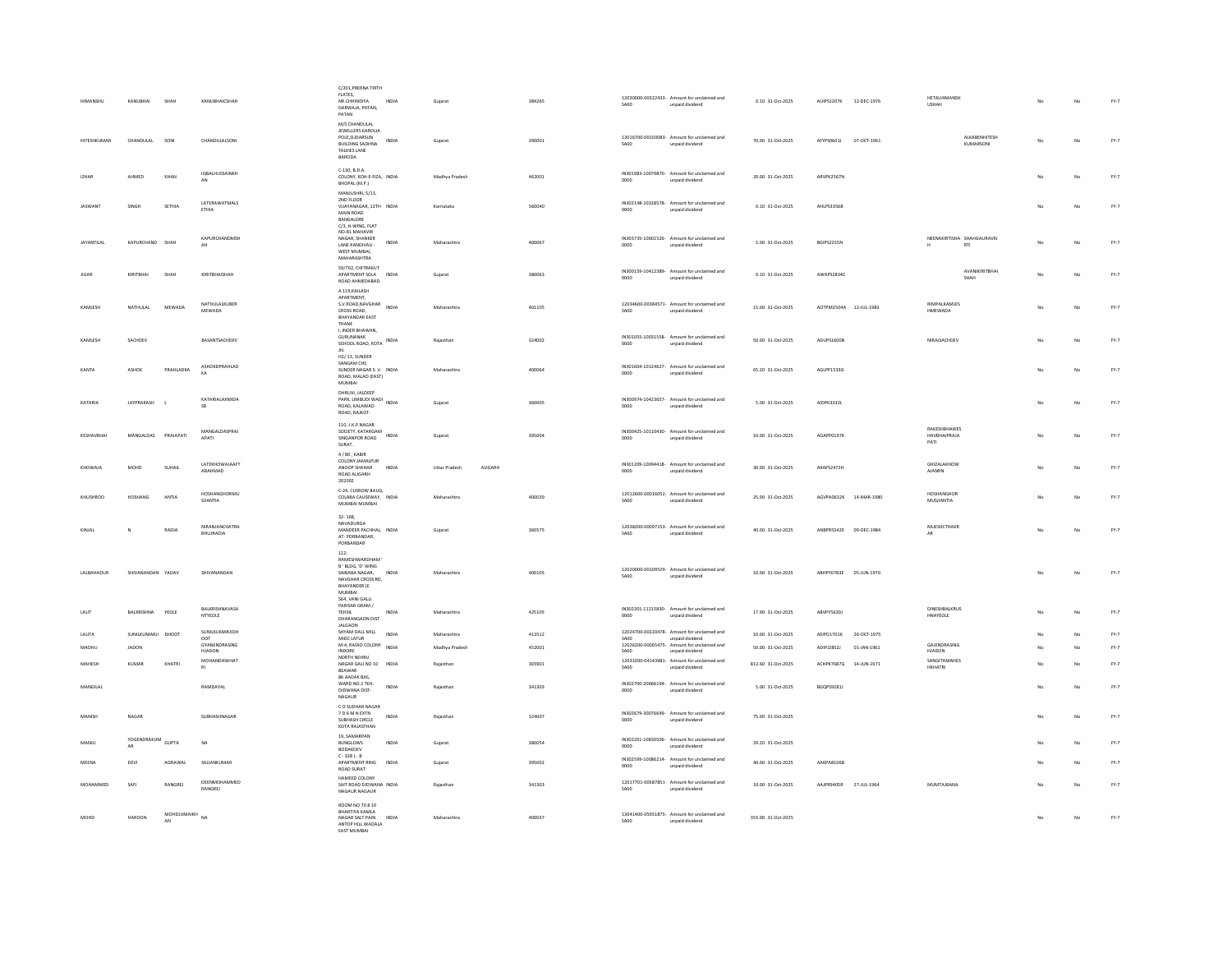| MUBEEN          | BAKHSH                          | MUJEEBBAKHSH                  | 20-B SHARDA NAGAR<br>CO-OP, HOUSING SOC<br>NR.GEETANJALI CHAR INDIA<br>RASTA PU ROAD.<br>NADIAD.                           | Gujarat                    | 387002 | IN300636-20004485- Amount for unclaimed and<br>0000<br>unpaid dividend        | 10.00 31-Oct-2025   | AYRPS9504N                | MUKEENBAKHS                      |                | No | $FY-7$ |
|-----------------|---------------------------------|-------------------------------|----------------------------------------------------------------------------------------------------------------------------|----------------------------|--------|-------------------------------------------------------------------------------|---------------------|---------------------------|----------------------------------|----------------|----|--------|
| MUKESH          | <b>JAIN</b><br>HUF              | <b>NA</b>                     | 212-213 - P ROAD<br>BHOPALPURA<br><b>INDIA</b><br>UDAIPUR                                                                  | Raiasthan                  | 313001 | 12019101-01746603- Amount for unclaimed and<br>unpaid dividend<br>SA00        | 450.00 31-Oct-2025  | AAIHM4819B 27-MAR-1973    |                                  |                | No | $FY-7$ |
| MUNIRA          | MUSTAFA<br>RAJKOTWALA           | <b>NA</b>                     | 73, KHANLAKDINA<br>TERR, B BLDG 3RD<br>FLOOR, FLAT R/9<br>INDIA<br><b>GOWALI TANK</b><br>MUMBAI                            | Maharashtra                | 400036 | 12034600-00132645- Amount for unclaimed and<br>SA00<br>unpaid dividend        | 10.00 31-Oct-2025   |                           |                                  |                | No | $FY-7$ |
| NAFEESA         | BANDOOKWALA                     | TOKIRRAFIQUE                  | BANDOOKWALA<br>COMPOUND OUTSIDE<br>INDIA<br>HATHIPOLE LOHA<br><b>BAZAR UDAIPUR</b>                                         | Rajasthar                  | 313001 | IN300450-11016629- Amount for unclaimed and<br>0000<br>unpaid dividend        | 170.00 31-Oct-2025  | AFUPB2069M                | TOKIRBANDOOK<br>WALA             |                | No | $FY-7$ |
| NANDKISHORE     |                                 | LEKHRAJ                       | S/O SH LEKHARAJ 13<br>G C RAIL VIHAR 11 INDIA<br>SECTOR NO 9 JAIPUR                                                        | Rajasthan                  | 302023 | 12036000-00260011- Amount for unclaimed and<br>SA00<br>unpaid dividend        | 10.00 31-Oct-2025   | AAXPN9067F<br>27-JAN-1962 | MANJU                            |                | No | $FY-7$ |
| NAVINCHANDRA    | MOHANLAL<br>SHAH                | <b>NA</b>                     | C/3, MAHADEV FLATS<br>VISHWAKARMA<br>SOCIETY<br>INDIA<br>GORDHANWADI<br>TEKRO, KANKARIA                                    | Gujarat                    | 380022 | IN300982-10405722- Amount for unclaimed and<br>0000<br>unpaid dividend        | 20.00 31-Oct-2025   |                           |                                  |                | No | $FY-7$ |
| NAYNESH         | <b>GIRISH</b><br>PANCHASARA     | GIRISHGOKULDAS<br>PANCHASARA  | 15. NAV VANI, V.B.<br>LANE, OPP. KAILASH<br>INDIA<br>PLAZA GHATKOPAR<br>(EAST) MUMBAI                                      | Maharashtra                | 400077 | 12011200-00272406- Amount for unclaimed and<br>SA00<br>unpaid dividend        | 20.00 31-Oct-2025   | AWEPP8864H 15-APR-1990    |                                  |                | No | $FY-7$ |
| NIRMALA         | KATHURIA                        | PARASKATHURIA                 | 3/2, SHASTRI NAGAR, INDIA<br>RATLAM (M.P)                                                                                  | Madhya Pradesh             | 457001 | IN301983-10544122- Amount for unclaimed and<br>unpaid dividend<br>0000        | 10.00 31-Oct-2025   | BCFPK9379C                | PARASKATHURI                     | N <sub>n</sub> | No | $FY-7$ |
| NITA            | BOHARA                          | RAIKUMARBOHAR                 | L 89 BHOPALPURA<br>INDIA<br><b>UDAIPUR</b>                                                                                 | Rajasthan                  | 313001 | IN302679-30385608- Amount for unclaimed and<br>0000<br>unpaid dividend        | 112.40 31-Oct-2025  | ABIPB9200G                |                                  |                | No | $FY-7$ |
| NITIN           | GOEL                            | <b>JAIKISHANDAS</b>           | H.NO. 84, CHAH<br><b>INDIA</b><br>KAMAL HAPUR                                                                              | GHAZIABAD<br>Uttar Pradesh |        | 12019101-00329483- Amount for unclaimed and<br><b>SA00</b><br>unpaid dividend | 2.50 31-Oct-2025    | AKOPG9362M 08-FEB-1977    |                                  |                | No | $FY-7$ |
| PARVEEN         | KHANNA                          | KRISHANLAL                    | 245101<br>963. STREET NO 63<br>LEKHU NAGAR TRI<br>INDIA                                                                    | Delhi                      | 110035 | IN301565-10070912- Amount for unclaimed and                                   | 160.00 31-Oct-2025  | AJEPK2659N                | MEENAKHANNA                      |                | No | $FY-7$ |
|                 |                                 |                               | NAGAR DELHI<br>F/14 SANSKRUT                                                                                               |                            |        | 0000<br>unpaid dividend                                                       |                     |                           |                                  |                |    |        |
| PATEL           | KETAN<br>NARSHIBHAI             | PATELNARSHIBHAI<br>SHAMJIBHAI | APARTMENT<br>INDIA<br>GHATALODIA<br>AHMEDABAD                                                                              | Gujarat                    | 380061 | IN301549-18837185- Amount for unclaimed and<br>0000<br>unpaid dividend        | 20.00 31-Oct-2025   | ANIPP7053M                |                                  |                | No | $FY-7$ |
| PAWAN           | AGRAWAL<br>KUMAR                | SATYAPALAGRAW<br>$\Delta 1$   | KASHYAP COLONY<br>KARBALA ROAD BUS INDIA<br>STAND BILASPUR                                                                 | Chhattisgarh               | 495001 | 16010100-00026095- Amount for unclaimed and<br><b>SA00</b><br>unpaid dividend | 1000.00 31-Oct-2025 | ADYPA3854F                | RUPESHAGRAW                      | No             | No | $FY-7$ |
| PAWAN           | AGRAWALHUF<br>KUMAR             | NA                            | BHIYATHAN ROAD<br>SURAJPUR SURAJPUR INDIA                                                                                  | Chhattisgarh               | 497229 | 16010100-00108807- Amount for unclaimed and<br>SA00<br>unpaid dividend        | 1000.00 31-Oct-2025 | AAHHP2975C                |                                  | No             | No | $FY-7$ |
| PAWAN           | <b>KUMAR</b><br>SONI            | RATANLALSONI                  | <b>BATHRIYO KA</b><br>INDIA<br>CHOWKNAGAUR                                                                                 | Rajasthan                  | 341001 | 12012101-00352006- Amount for unclaimed and<br><b>SA00</b><br>unpaid dividend | 10.00 31-Oct-2025   | AMFPS3706C 15-JAN-1973    | PREMIATASONI                     |                | No | $PY-7$ |
| PHOOL           | KHAMANCHAN<br>CHAND<br>DAGARWAL | <b>NA</b>                     | C-34 APOLLO DBCITY<br>C-34 APOLLO DBCITY<br>INDIA<br>NIPANIYA INDORE                                                       | Madhya Pradesh             | 452010 | IN301127-16310162- Amount for unclaimed and<br>0000<br>unpaid dividend        | 100.00 31-Oct-2025  | AAAHP9559F                |                                  |                | No | $FY-7$ |
|                 |                                 |                               | 310 NANDLAL                                                                                                                |                            |        |                                                                               |                     |                           |                                  |                |    |        |
| PRAMILA         | DHANCHOUA                       | <b>JITENDRADHANCH</b><br>OLIA | BHARTIYA HAVELI K<br>PAS W NO-16 SHREE<br>GANGA JI KA<br>INDIA<br>MANDIR FATEHPUR<br>SHEKHAWATI DISTT<br>SIKAR (RAJASTHAN) | Rajasthar                  | 332301 | IN300966-10190626- Amount for unclaimed and<br>0000<br>unpaid dividend        | 6.00 31-Oct-2025    | AJAPD6830C                |                                  |                | No | $FY-7$ |
| PRAMILA         | HIRAN                           | MANAKCHANDHIR<br>AN           | SAJJAN NIWAS L B S<br>MARKET<br>INDIA<br>BHOPALGANI                                                                        | Rajasthan                  | 311001 | IN301055-10199107- Amount for unclaimed and<br>0000<br>unpaid dividend        | 40.00 31-Oct-2025   | ACLPH6034N                | MANAKCHAND<br><b>HIRAN</b>       |                | No | $FY-7$ |
|                 |                                 | TOSHNIWALRAKES                | BHILWARA<br>69, SUBHASH MARG,                                                                                              |                            |        | 12034600-00032148- Amount for unclaimed and                                   |                     |                           | RAKESHKUMAR                      |                |    |        |
| PREETI          | TOSHNIWAL                       | н.                            | NEAR BANDNOR<br>INDIA<br>HAVELI, UDAIPUR<br>FLAT NO 303 3RD                                                                | Raiasthan                  | 303001 | SA00<br>unpaid dividend                                                       | 100.00 31-Oct-2025  | ACKPT9892P<br>07-JUL-1978 | <b>MAHESHWARI</b>                |                | No | $FY-7$ |
|                 |                                 |                               | FLOOR A WING MARY<br><b>GOLD PRESTIGE</b>                                                                                  |                            |        |                                                                               |                     |                           |                                  |                |    |        |
| PRITAMSINGH     | MEHTA                           | MAHENDRASINGH<br><b>MEHTA</b> | RESIDENCY B/H<br><b>INDIA</b><br>DALAL ENGG<br>WAGHBIL NAKA<br>GHODBUNDER ROAD<br>THANE<br><b>MAHARASHTRA</b>              | Maharashtra                | 400607 | IN300513-14644296- Amount for unclaimed and<br>unpaid dividend<br>0000        | 20.00 31-Oct-2025   | ABNPMS632N                | PINKYPRITAMSI<br><b>NGHMEHTA</b> | No.            | No | $FY-7$ |
| PUSHPA          | DEVI<br>AGARWAL                 | SATYANARAINAGA<br><b>RWAL</b> | A-88 JAAI<br>CHAMUNDA<br><b>INDIA</b><br><b>RANDHII NAGAR</b><br>MURLIPURA JAIPUR                                          | Raiasthan                  | 302023 | 12054600-00005585- Amount for unclaimed and<br><b>SA00</b><br>unpaid dividend | 20.00 31-Oct-2025   | ACDPA9658H 14-JAN-1963    |                                  |                | No | $FY-7$ |
| RAHUL           | JAIN                            | RAJESHJAIN                    | $\mathsf{A}$ 1/134<br>SAFDURJUNG<br>INDIA<br>ENCLAVE DELHI                                                                 | Delhi                      | 110029 | IN302236-10203085- Amount for unclaimed and<br>0000<br>unpaid dividend        | 60.00 31-Oct-2025   | AEYPJ1493E                |                                  |                | No | $FY-7$ |
| RAJESH          | SITARAM<br>NALAWADE             | SITARAM                       | 201 HAPPY VILLA<br>APPT SAMTANAGAR INDIA<br>AMBADI RD VASAI                                                                | Maharashtra                | 401202 | 12013200-00855091- Amount for unclaimed and<br><b>SA00</b><br>unpaid dividend | 22.40 31-Oct-2025   | AEOPN8181P 17-JAN-1984    | PRAVINSITARA<br>MNAI AWADE       |                | No | $FY-7$ |
| RAJESH          | SONI                            | NORATMALSON                   | SUGANDH BHAWAN<br>NAYA SAHAR<br>INDIA<br>KISHANGARH<br>RAIASTHAN                                                           | Rajasthan                  | 305802 | IN300450-14068646- Amount for unclaimed and<br>unpaid dividend<br>0000        | 3.30 31-Oct-2025    | CPZPS5451R                |                                  |                | No | $FY-7$ |
| RAJESHKUMAR     | JAGGA                           | ISHARDASSIAGGA                | 108-G- BLOCK SRI<br><b>GANGANAGAR SRI</b><br>INDIA<br>GANGANAGAR                                                           | Rajasthar                  | 335001 | 12010900-02562289- Amount for unclaimed and<br>SA00<br>unpaid dividend        | 5.00 31-Oct-2025    | AATPJ2586M<br>01-DEC-1970 | NERUJAGGA                        |                | No | $PY-7$ |
| <b>RAIKUMAR</b> | RAMANIAL<br><b>JADHAV</b>       | RAMANLALCHAGA<br>NLALIADHAV   | YOJANA HOUSING<br>SOCIETY<br>VIVEKANAND NAGAR INDIA<br>RAMANAND NAGAR<br><b>JALGAON</b>                                    | Maharashtra                | 425001 | 16010100-00349491- Amount for unclaimed and<br><b>SA00</b><br>unpaid dividend | 3.00 31-Oct-2025    | AHOPJ2111Q<br>12-NOV-1985 |                                  |                | No | $FY-7$ |
| RAKESH          | <b>GUPTA</b>                    | <b>JAIKUMARGUPTA</b>          | H.NO. 195, AGROHA<br>KUNJ SECTOR-13. INDIA<br>ROHINI NEW DELHI                                                             | Delhi                      | 110085 | 12056300-00044620- Amount for unclaimed and<br>SA00<br>unpaid dividend        | 15.00 31-Oct-2025   | AEBPG0989D 03-SEP-1979    |                                  |                | No | $PY-7$ |
| RAM             | AWTAR<br>AGRAWAL                | SATPALAGRAWAL                 | KASHYAP COLONY<br>KARBALA ROAD BUS INDIA<br>STAND BILASPUR                                                                 | Chhattisgarh               | 495001 | 16010100-00026188- Amount for unclaimed and<br>SA00<br>unpaid dividend        | 1000.00 31-Oct-2025 | ADYPA3851A                | RUPESHAGRAW<br>$\Delta 1$        |                | No | $FY-7$ |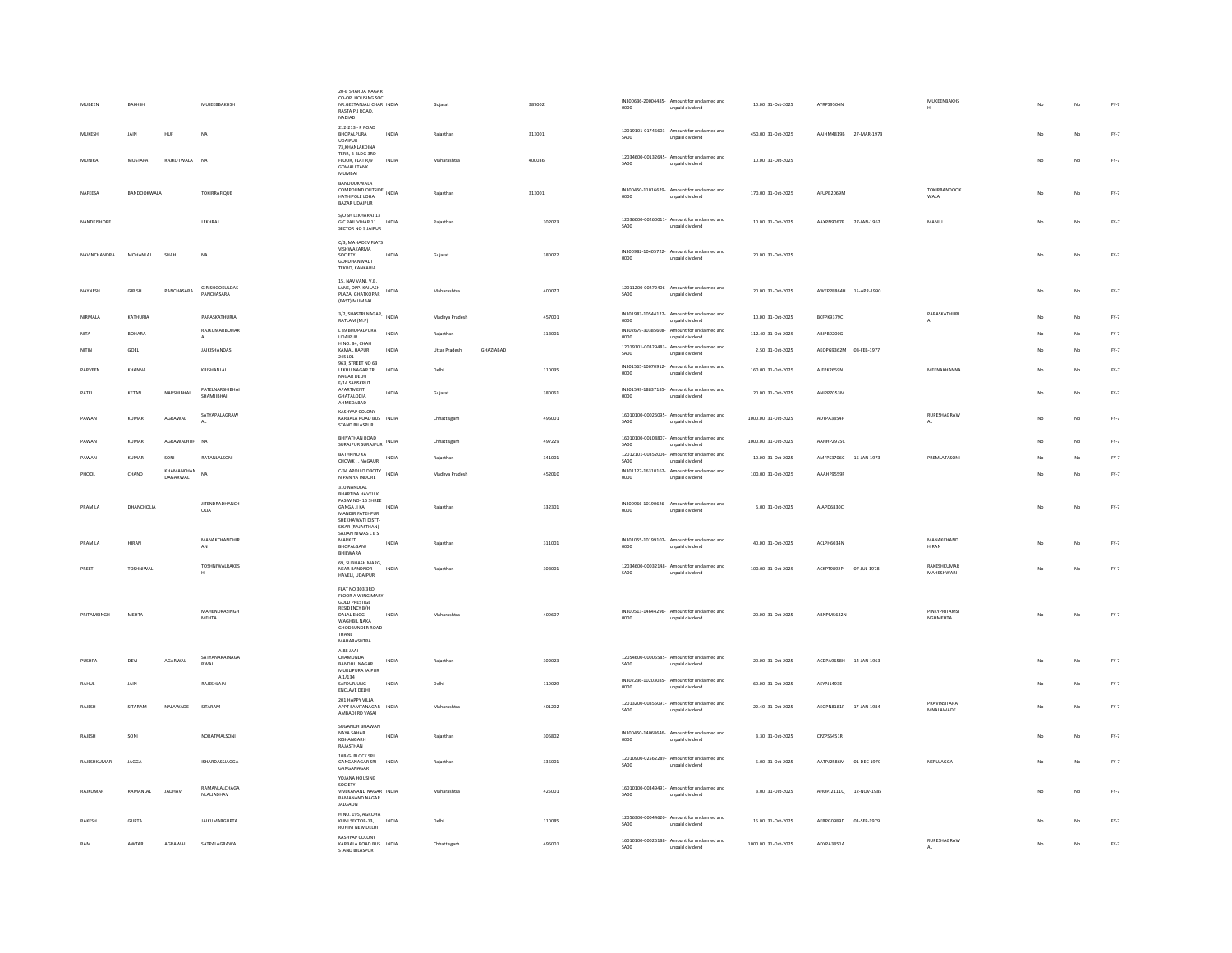|                | GARG<br>SWAROOP             | MANGILALGARG                              | 32 MIG TEEN PULIA<br>INDIA                                                                                             | Madhya Pradesh                        | 452001 | 12034600-00370121- Amount for unclaimed and                                   | 1773.90 31-Oct-2025  | ABQPG0591H 23-APR-1942           | PRAVEENKUMA                                    |     | No | $FY-7$ |
|----------------|-----------------------------|-------------------------------------------|------------------------------------------------------------------------------------------------------------------------|---------------------------------------|--------|-------------------------------------------------------------------------------|----------------------|----------------------------------|------------------------------------------------|-----|----|--------|
| RAMAWTAR       | AGRAWAL<br><b>HUR</b>       | <b>NA</b>                                 | INDORE<br>BHIYATHAN ROAD                                                                                               |                                       | 497229 | SA00<br>unnaid dividend<br>16010100-00108845- Amount for unclaimed and        | 1000.00 31-Oct-2025  | AAIHR4748F                       | RGARG                                          |     | No | $FY-7$ |
|                |                             |                                           | SURAIPUR SURAIPUR INDIA<br>NO 5 2ND CROSS                                                                              | Chhattisgarh                          |        | SA00<br>unpaid dividend                                                       |                      |                                  |                                                |     |    |        |
| RAMESH         | ROSHAN<br>BORANA            | ROSHANLALBORA<br><b>NA</b>                | MODEL COLONY<br>INDIA<br>BANGALORE<br>BANGALORE                                                                        | Karnataka                             | 560022 | IN300896-10266603- Amount for unclaimed and<br>0000<br>unpaid dividend        | 0.20 31-Oct-2025     | AASPC7136P                       |                                                |     | No | $FY-7$ |
| RAMKRIPA       | PRIVATELIMITE<br>SECURITIES | <b>NA</b>                                 | SAGAR SHOPPING<br>CENTRE ROOM NO<br>120 76 J P ROAD OPP<br>INDIA<br>BOMBAY BAZAR<br>ANDHERI WEST<br>MUMBAI             | Maharashtra                           | 400057 | IN301364-10027679- Amount for unclaimed and<br>0000<br>unpaid dividend        | 10000.00 31-Oct-2025 | AADCR3436K                       |                                                |     |    | $FY-7$ |
| RANJANA        | SANDEEP<br>SHARMA           | NA                                        | H-11/202 RAVI-KIRAN<br>SOC, NR BORIWALI<br>FIRE BRIGADE GORAL INDIA<br>RD BORIWALI (W)                                 | Maharashtra                           | 400091 | IN300999-10081607- Amount for unclaimed and<br>0000<br>unnaid dividend        | 30.00 31-Oct-2025    |                                  |                                                |     | No | $FY-7$ |
| RANJIT         | MARATHE<br>SURYAKANT        | SURYAKANTMARA<br>THE                      | AT POST - CHAKAN<br>NEAR DATTA<br>MANDIR ASARA<br>INDIA<br>NIWAS, TAL-KHED<br>DIST-PUNE                                | MAHARASHTRA                           | 444444 | 12013200-00172573- Amount for unclaimed and<br><b>SA00</b><br>unpaid dividend | 10.00 31-Oct-2025    |                                  |                                                |     | No | $FY-7$ |
| RASHM          | RAHUL<br>SHARMA             | RAHULSHARMA                               | SHARMA BUNGLOW<br>NEAR 19 NO SCHOOL<br>INDIA<br><b>RUKHMINI NAGAR</b><br>AMRAVATI                                      | MAHARASHTRA                           | 444444 | 12010601-00224529- Amount for unclaimed and<br>SA00<br>unpaid dividend        | 10.00 31-Oct-2025    | AZVPS8831R<br>07-APR-1979        | RAHULSHARMA                                    |     | No | $FY-7$ |
| RASHMI         | SHARMA                      | SURYANARAYANS<br>HARMA                    | C/O NARHARI<br>SHARMA LAL JI KI<br><b>INDIA</b><br><b>BAWARI DIDWANA</b><br>SAIKRUPA NIWAS                             | Rajasthan                             | 341303 | 12017701-00405574- Amount for unclaimed and<br>SA00<br>unpaid dividend        | 90.00 31-Oct-2025    | AMUPS5374F 11-MAR-1976           | NARHARISHAF<br>MA                              |     |    | $FY-7$ |
| RAVINDRA       | SOORA<br>MASKI              | SOORADEVAMASK                             | CHAWL NO 17<br>MEGHWADI<br>INDIA<br>JOGESHWARI EAST<br>MUMRAL                                                          | Maharashtra                           | 400060 | 12033500-01188103- Amount for unclaimed and<br><b>SA00</b><br>unpaid dividend | 20.00 31-0rt-2025    | 411PM0062H<br>26-MAR-1983        |                                                | No. | No | $PY-7$ |
| REKHA          | SURHASH<br>MAHAIAN          | SUBHASHDIGAMB<br>ARMAHAJAN                | 20, DALLAS BUILDING<br>DNAYAN MANDIR<br>ROAD, 1ST FLOOR,<br><b>INDIA</b><br>DADAR WEST<br>MUMBAI<br>SUNRISE ENTERPRISE | Maharashtra                           | 400028 | 12010900-00322960- Amount for unclaimed and<br>SA00<br>unpaid dividend        | 30.00 31-0ct-2025    | AALPM3158L 26-FFB-1953           | RAGHUNANDAM<br>VISHNUMUSALE                    | No  | No | $FY-7$ |
| RITA           | PANIWANI                    | SUDHAMAPANJW<br>ANI                       | 34 JAORA<br>COMPOUND<br><b>INDIA</b><br>COMMERICAL HOUSE<br><b>INDORF</b>                                              | Madhya Pradesh                        | 452001 | IN301549-16190993- Amount for unclaimed and<br>0000<br>unpaid dividend        | 220.00 31-Oct-2025   | AGDPP0400C                       | ASHISHPANJWA<br>MI                             | No. | No | $FY-7$ |
| SABALE         | DNYANESHWAR 8               | KISANRAOSHRIPAT<br>ISABALE                | HOUSE NO 47 AT<br>POST BAHUL TAL<br>INDIA<br>KHEAD PUNE                                                                | Maharashtra                           | 410501 | IN300484-13958039- Amount for unclaimed and<br>0000<br>unpaid dividend        | 0.10 31-Oct-2025     | BPAPS3725Q                       | ARCHANADNYA<br>NESHWARSABA<br>LE.              |     | No | $FY-7$ |
| SACHIN         | NEEMA                       | JAGMOHANNEEM                              | HOUSE NO. 72<br><b>LAKKAD PITHA</b><br>INDIA<br>Ratlam                                                                 | Madhya Pradesh                        | 457001 | 12019101-01270621- Amount for unclaimed and<br>SA00<br>unpaid dividend        | 2.50 31-Oct-2025     | AEGPN7761R 29-NOV-1979           | VIKASHPOKHAR                                   |     | No | $FY-7$ |
| SAMIR          | MAHENDRABHA DOSHI           | MAHENDRABHAID<br>OSHI                     | 502 ASHWAMEGH<br>APPARTMENT ABOVE<br>MORDEN FAST FOOD INDIA<br>UNIVERSITY ROAD<br>RAJKOT                               | Gujarat                               | 360007 | 12019101-02311371- Amount for unclaimed and<br><b>SA00</b><br>unpaid dividend | 974 90 31-0rt-2025   | AFCPD3480R 10-APR-1972           | <b>DIPTISAMIRBHA</b><br><b>IDOSHI</b>          | No. | No | FY-7   |
| SANGEETA       | KHATRI                      | NA                                        | 26 HALA MANDIR<br>INDIA<br>ROAD BEAWAR                                                                                 | Rajasthan                             | 305901 | 12017701-00205990- Amount for unclaimed and<br>SA00<br>unpaid dividend        | 433.70 31-Oct-2025   |                                  |                                                |     | No | $PY-7$ |
| SANJANI        | DEVI<br>GOYAL               | <b>NA</b>                                 | 15 & 16,<br>JHALUPARAA&B.<br><b>INDIA</b><br>SHILLONG                                                                  | Meghalaya                             | 793001 | 12044800-00004111- Amount for unclaimed and<br>SA00<br>unpaid dividend        | 50.00 31-Oct-2025    | ACMPG2389L 15-AUG-1949           |                                                |     | No | $PY-7$ |
| SANJAY         | RANKA                       | SHUMMEDSINGHJI<br>RANKA                   | NEAR JAIN STHANAK<br>REECH GALL POST-<br><b>GULABPURA DIST</b><br>INDIA<br>BHILWARA<br>BHILWARA                        | Rajasthan                             | 311021 | 12010900-00746341- Amount for unclaimed and<br><b>SA00</b><br>unpaid dividend | 40.00 31-Oct-2025    | ADXPR0533K<br>28-SEP-1976        | SEEMARANKA                                     | No  | No | $FY-7$ |
| SARIKA         | GOEL                        | NEERAIGOEL                                | C/O STATE BANK OF<br>PATIALA, VPO<br>INDIA<br>GAGRET TEH AMB,<br>GAGRET                                                | Himachal Pradesh                      | 177201 | 12044700-01566543- Amount for unclaimed and<br><b>SA00</b><br>unpaid dividend | 6.40 31-Oct-2025     | ALSPG0750C 25-OCT-1976           |                                                |     | No | $FY-7$ |
| SAROJIN        | SADASHIN<br>SHETTY          | SADASHIVSHETTY                            | 205, GARNET NIRMAL<br>LIFESTYLE PHASE II,<br>L.B.S. MARG,<br>INDIA<br>MULUND (WEST)<br>THANE                           | Maharashtra                           | 400080 | 12028900-00133609- Amount for unclaimed and<br>SA00<br>unpaid dividend        | 10.00 31-Oct-2025    | <b>BHYPS7128B</b><br>08-AUG-1930 | SANDHYASADAS<br>HIVSHETTY                      |     |    | $FY-7$ |
| SATYENDERSINGH | JASWANTSINGH GUPTA          | <b>IASWANTSINGHG</b><br>UPTA              | 607 NISHTHA ASHISH<br>APTS. BHATAR ROAD<br>INDIA<br>NR. UMA BHAVAN<br>SURAT                                            | Gujarat                               | 395007 | IN303052-10064849- Amount for unclaimed and<br>0000<br>unpaid dividend        | 93.00 31-Oct-2025    | AAPPG5958E                       |                                                | No  | No | $PY-7$ |
|                | SHAH                        | KIRTIKUMARSHAH                            | 50 KATJU NAGAR<br>INDIA<br>RATLAM                                                                                      | Madhya Pradesh                        | 457001 | 12010900-00695705- Amount for unclaimed and<br><b>SA00</b><br>unpaid dividend | 673.00 31-Oct-2025   | ARKPS9207N<br>05-JUN-1980        | KIRTIKUMARSH<br>AH                             |     | No | $FY-7$ |
| SHANTILA       | SANGHVI                     | <b>NA</b>                                 | C 59 NAVYUG NIWAS<br>167 DR<br>BHADKAMKAR MARG INDIA<br>MUMBAI MUMBAI                                                  | Maharashtra                           | 400007 | IN300011-10198414- Amount for unclaimed and<br>0000<br>unpaid dividend        | 145.20 31-Oct-2025   | AAJPS9082P                       | JIGNESHSSANGH CHANDRIKASSA<br>NGHVI<br>$^{16}$ | No  | No | $FY-7$ |
| SHARAD         | <b>GANPAT</b><br>WADYEKAR   | GANPATYASHWAN<br>TWADYFKAR                | B V MOHITE CHAWL<br><b>BAN DONGARL</b><br>ASHOK NAGAR<br>INDIA<br>KANDIVALI EAST<br>MUMBAI                             | Maharashtra                           | 400101 | 12033500-01131945- Amount for unclaimed and<br>SA00<br>unpaid dividend        | 35.30 31-Oct-2025    | AAIPW0638A 15-SEP-1978           |                                                |     |    | $FY-7$ |
| SHASHI         | AGRAWAL                     | PAWANAGRAWAL                              | RAMAWTAR<br>AGRAWAL KARBALA<br>INDIA<br>ROAD KASHYAP<br><b>COLONY BILASPUR</b>                                         | Chhattisgarh                          | 495001 | 16010100-00094871- Amount for unclaimed and<br>SA00<br>unpaid dividend        | 1000.00 31-Oct-2025  | ADZPA6958R                       |                                                | No  | No | $FY-7$ |
| SHASHI         | KUMAR<br>SINGH              | LATELALHARIPRAS<br>$\mathsf{A}\mathsf{D}$ | 2A/159 SHEO KUTI<br>AZAD NAGAR<br><b>INDIA</b><br><b>KANPUR 208002</b><br>202, 2ND FLR, LATA<br>APT.CHS LTD NEXT TO    | <b>Littar Pradesh</b><br>Kanpur Nagar |        | IN301330-18040030- Amount for unclaimed and<br>0000<br>unpaid dividend        | 10.00 31-Oct-2025    | <b>AFIPSO9951</b>                | PRETTYSINGH ASHASINGH                          | No  | No | $PY-7$ |
| <b>SHILPA</b>  | <b>IMAKANT</b><br>DESA      | DESAIUMAKANTPI<br>TAMBER                  | SANMITRA<br>SCHOOL,197<br>PANDURANG WADI<br>INDIA<br>GOREGAON (EAST)                                                   | Maharashtra                           | 400063 | 12040000-00138392- Amount for unclaimed and<br>SA00<br>unpaid dividend        | 20.00 31-Oct-2025    | ADXPD4807A 05-SEP-1973           | NADITAUMAKA<br>NTDESAI                         | No  | No | FY-7   |
| SHIVIIRHAI     | PETHARHAI<br>PATEL          | PETHABHAIPPATEL                           | <b>MUMBAI</b><br>122 NILKANTH SOC<br>KATARGAM SURAT INDIA<br>GUJARAT                                                   | Gujarat                               | 395004 | IN300214-13839094- Amount for unclaimed and<br>0000<br>unpaid dividend        | 10.00 31-Oct-2025    | ACVPP4280C                       |                                                | No  | No | $FY-7$ |